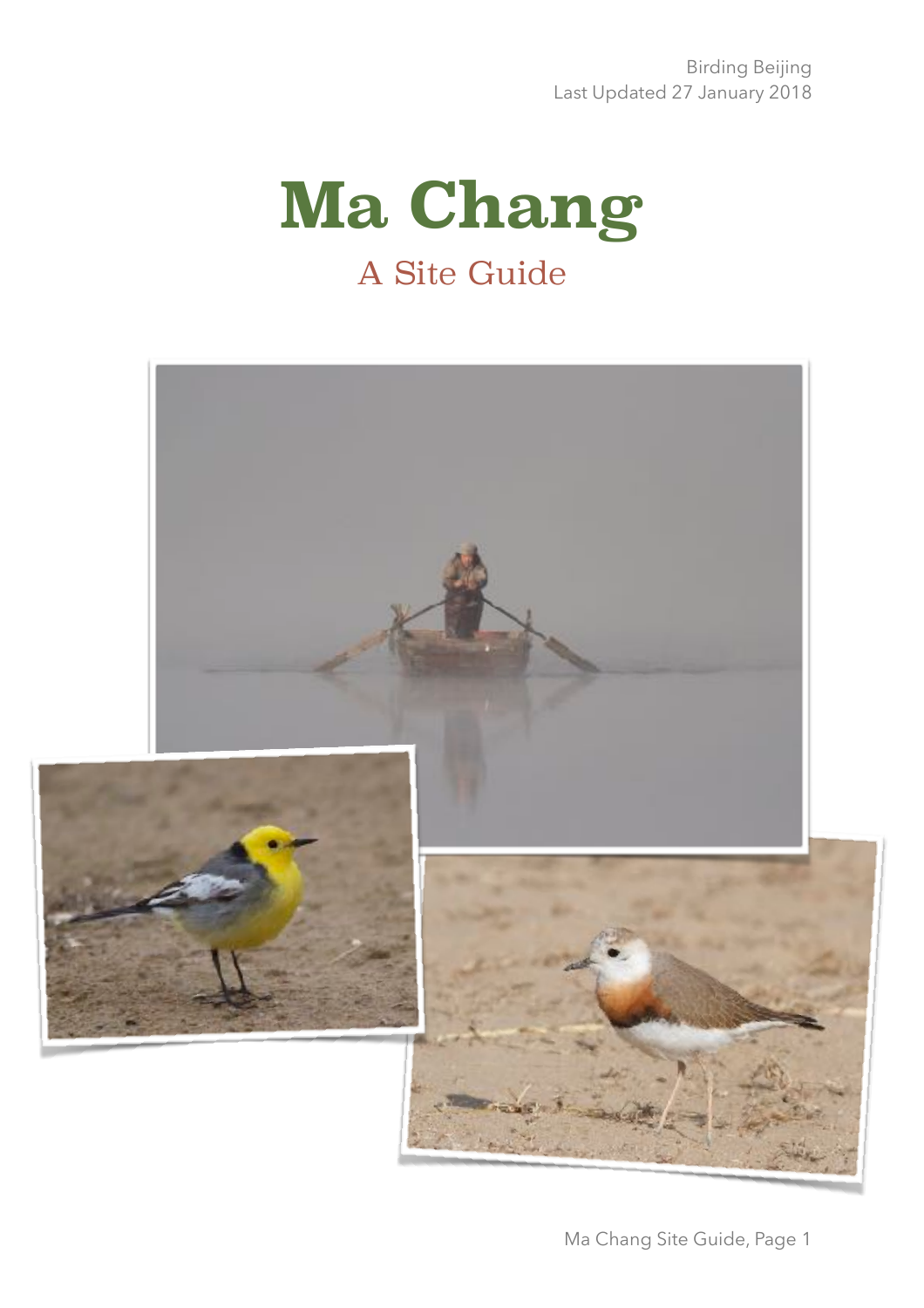# **Ma Chang** A Site Guide

#### **Overview**

On the border between Beijing Municipality and the surrounding Hebei Province, Ma Chang is a large area of grassland, criss-crossed with tracks, on the edge of the Guanting Reservoir in Yanqing County. On arrival along the bumpy dirt-track, it can feel like the end of the Earth with vast wind turbines, weathered-looking horses, motorised buggies and windswept plastic hanging from barbed wire fences. Don't be fooled by appearances; Ma Chang is a special birding site. It is particularly productive early mornings during spring and autumn migration, during which time a tally of 70+ species is possible. From May to October, especially at weekends, the site can be heavily disturbed by visiting tourists from around 0830am until late afternoon. Tourists from Beijing come here to rent horses, buggies or motor boats and hurtle around this unusually flat space. A recommended itinerary is to bird Ma Chang early morning, preferably from first light, and then, as visitors arrive and disturbance increases, head to nearby Yeyahu Wetland Reserve (see separate PDF guide) for the remainder of the day.

In winter Ma Chang can host good numbers of **COMMON CRANES** (occasionally with some **HOODED CRANES** mixed in), a few **GREAT BUSTARDS**, larks (including **MONGOLIAN LARK** and **ASIAN SHORT-TOED LARK**), **LAPLAND BUNTINGS** and, in some years, **PALLAS'S SANDGROUSE.** In Spring (last few days of March and April) it is the most reliable site in Beijing for **ORIENTAL PLOVER** and, in April and early May, can host thousands of pipits, wagtails and larks. In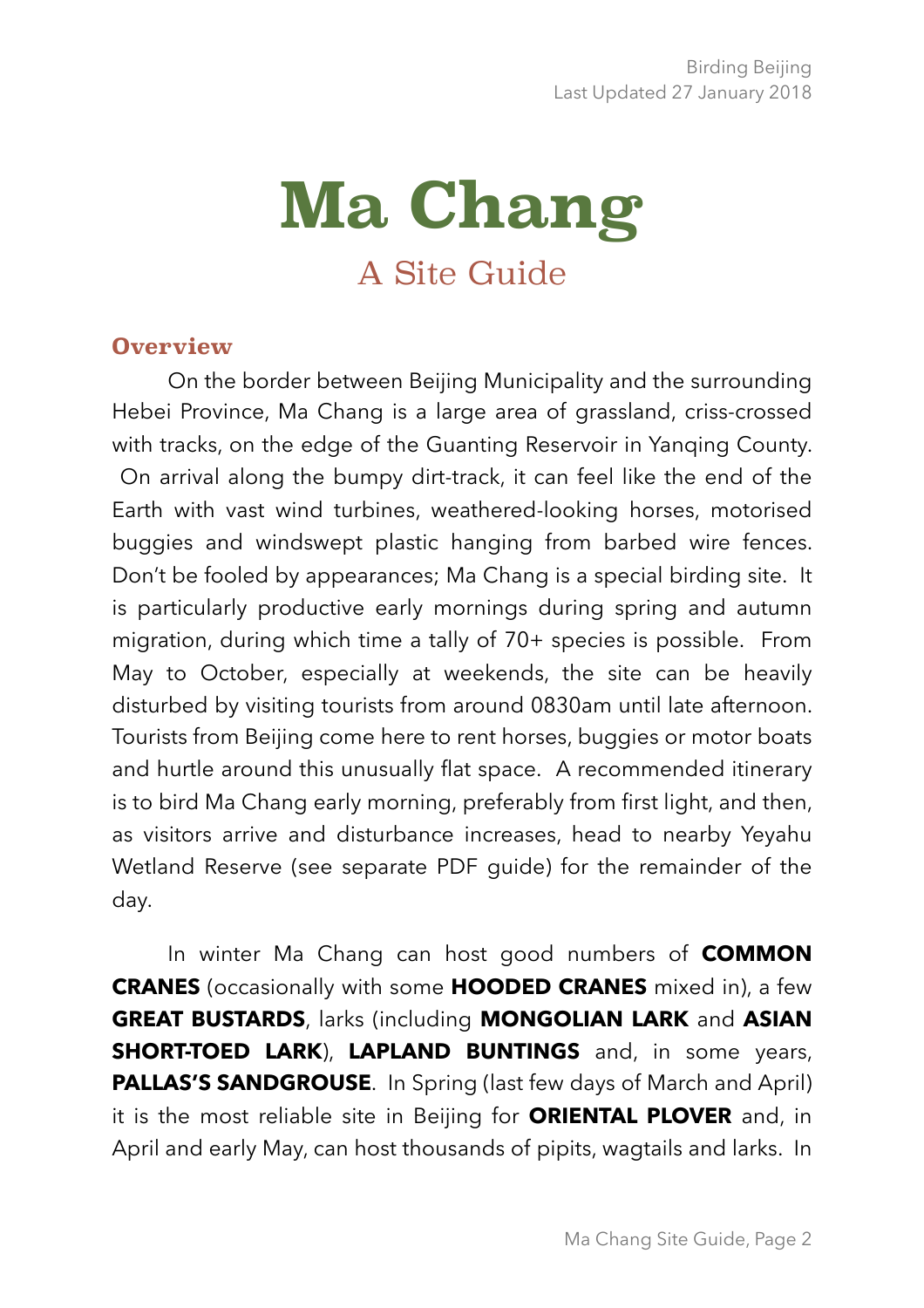recent years it has hosted five subspecies of **WHITE WAGTAIL** (*alba*, *baicalensis*, *leucopsis*, *ocularis* and *personata*) and the locally rare **MEADOW PIPIT.** Ma Chang was also the site of Beijing's only records of **DESERT WHEATEAR** and **ISABELLINE WHEATEAR**. The shallow edge of the reservoir can be excellent for shorebirds, gulls and terns.

If you visit, please send your sightings to [birdingbeijing@gmail.com.](mailto:birdingbeijing@gmail.com)



## **Location and Directions**

*Ma Chang is adjacent to Guanting Reservoir, around 75km northwest of the city, following the G6 Badaling Expressway to Yanqing. It is just a few km west of Yeyahu Wetland Reserve, Beijing's premier birding site.*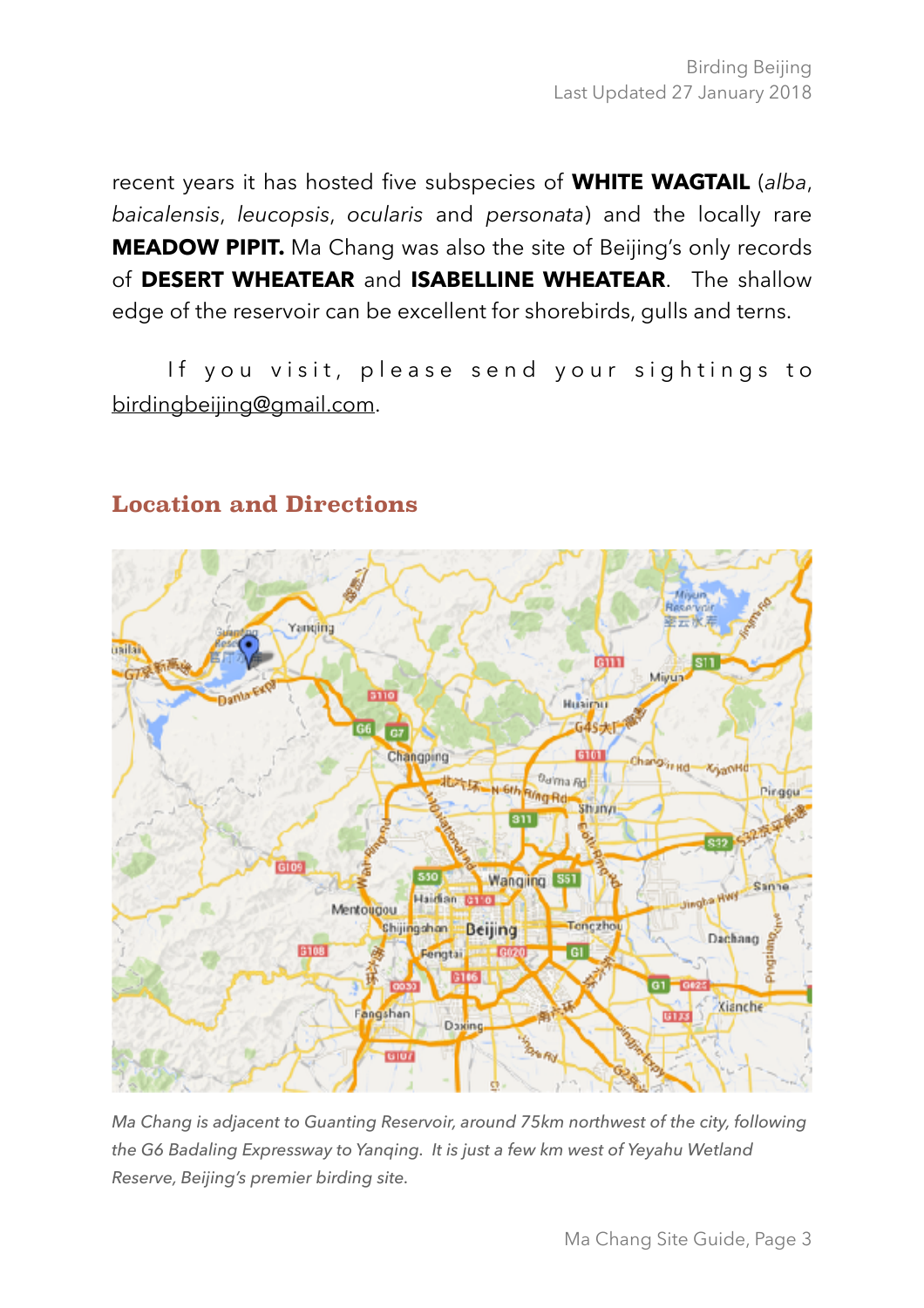#### **By Public Transport:**

Take bus 919 from Deshengmen (north 2<sup>nd</sup> ring road) to Yanging (journey time 2-2.5 hours, depending on traffic). Cost (2016) is CNY 13 to Yanqing. 919 buses from Beijing begin at 0545 each morning and continuously thereafter (the buses leave as soon as they are full). From Yanqing, hire a local taxi to Ma Chang (there are usually many taxis formal and informal - at the bus station). Journey time from the station to Ma Chang should be around 20 minutes and (return) cost around Yuan 100 Yuan. Remember to arrange a time for your return pick up back to Yanqing bus station. The last bus (also 919) from Yanqing bus station to Beijing Deshengmen is around 6pm.

#### **By Car**

Take the G6 (Badaling Expressway) northwest out of Beijing. Follow this road for around 60km over the mountains, through a series of tunnels and past Badaling Great Wall. As the road begins to descend, take the exit signposted "Xikang Expressway" (this is the junction immediately after that for Yanging City Area). After going through the tollbooth (toll is Yuan 35 at the time of writing), continue straight over a railway line and through a set of traffic lights. After about 1-2 km past the traffic lights, turn left (there is a brown sign indicating many tourist attractions, including "Widgeon Lake", an alternative name for Yeyahu Nature Reserve). After turning left, follow the road around to the right and you immediately come to a set of traffic lights with a petrol station on your right. At these lights, turn left and follow this road straight. Just before the paved road ends, you will pass a police checkpoint and, shortly after, a small roundabout. Go straight over the roundabout and follow the bumpy track for 2 km until you go through a small barrier and reach the wind turbines (with a few buildings on both sides).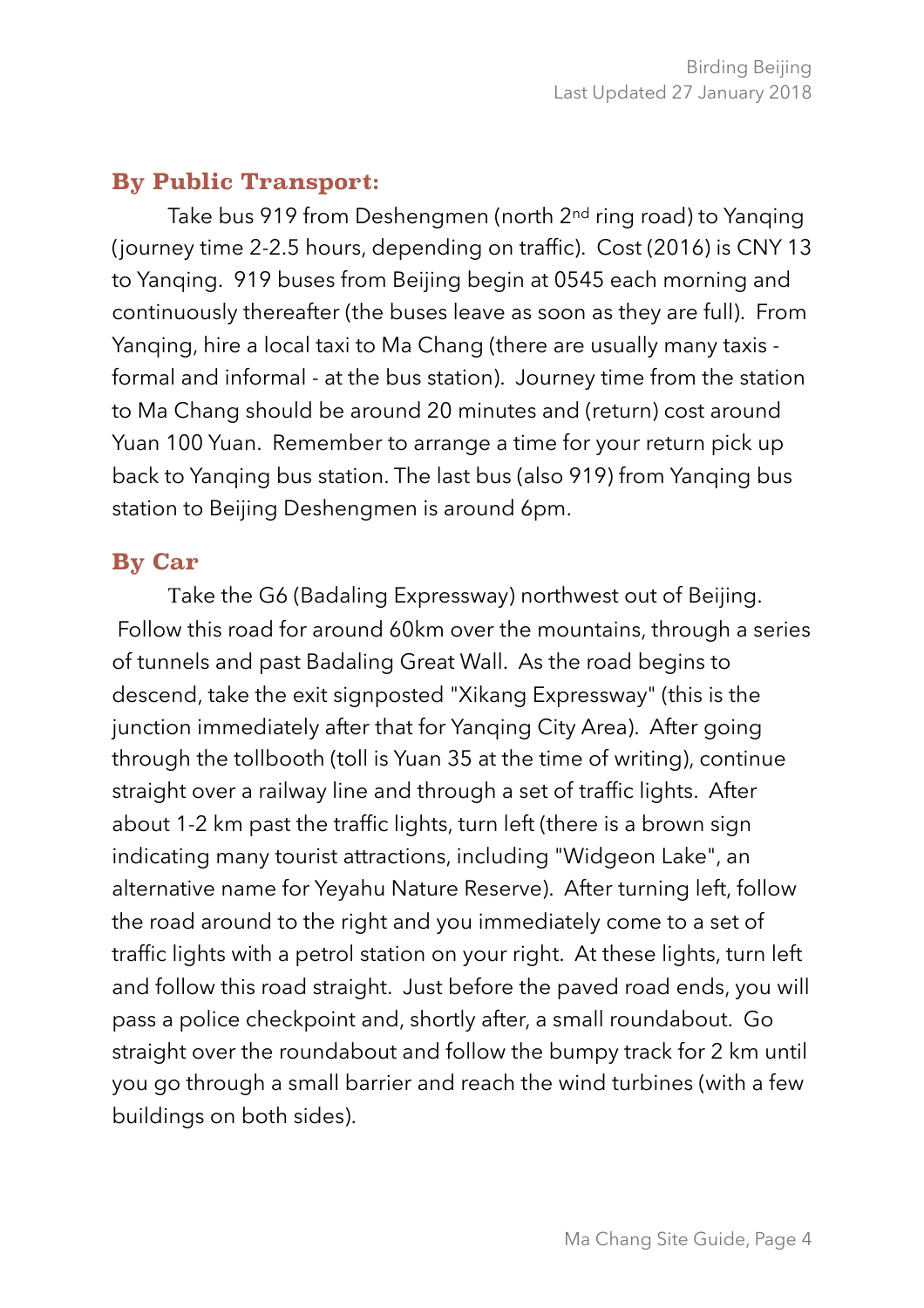## **Hints and Tips:**

As you enter the site (passing through the small barrier with low buildings on both sides), you will see a large open area on your right. This is the 'desert area' - very good for larks, plovers (a favourite haunt of Oriental Plover in Spring). Provided it is not too wet, it's possible to drive over this area towards the edge of the reservoir and, depending on water levels in the reservoir, the muddy fringes can be good for waders in April and May and again in late July, August and September. Be aware that many bird photographers have found themselves stuck in the mud after rain and it's pricey to hire the local tractor to extract your vehicle! In addition to the flat 'desert' area to the right (north), there are tracks to the west and southwest, all worth exploring if you have the time.

Note that Ma Chang is a busy tourist attraction from May to October with lots of disruptive leisure activities including horse-riding, driving motorised buggies and power boats. Arrive early as this activity can start as early as 0730 at peak times. Disturbance is much less of a problem in winter.

Ma Chang is a site that can easily be birded from, or very close to, the vehicle. By driving to strategic points and scanning, most of the area can be covered. Alternatively, park and walk around the area. It's flat and relatively easy walking but the edges of the reservoir can be muddy and soft underfoot.

There are very few, if any, places that will offer any refreshments, except possibly during the peak summer season. So remember to bring your own drinks and snacks.

Note that the elevation of Ma Chang is around 500m (versus 50m for central Beijing). Taking into account the urban heat effect, Ma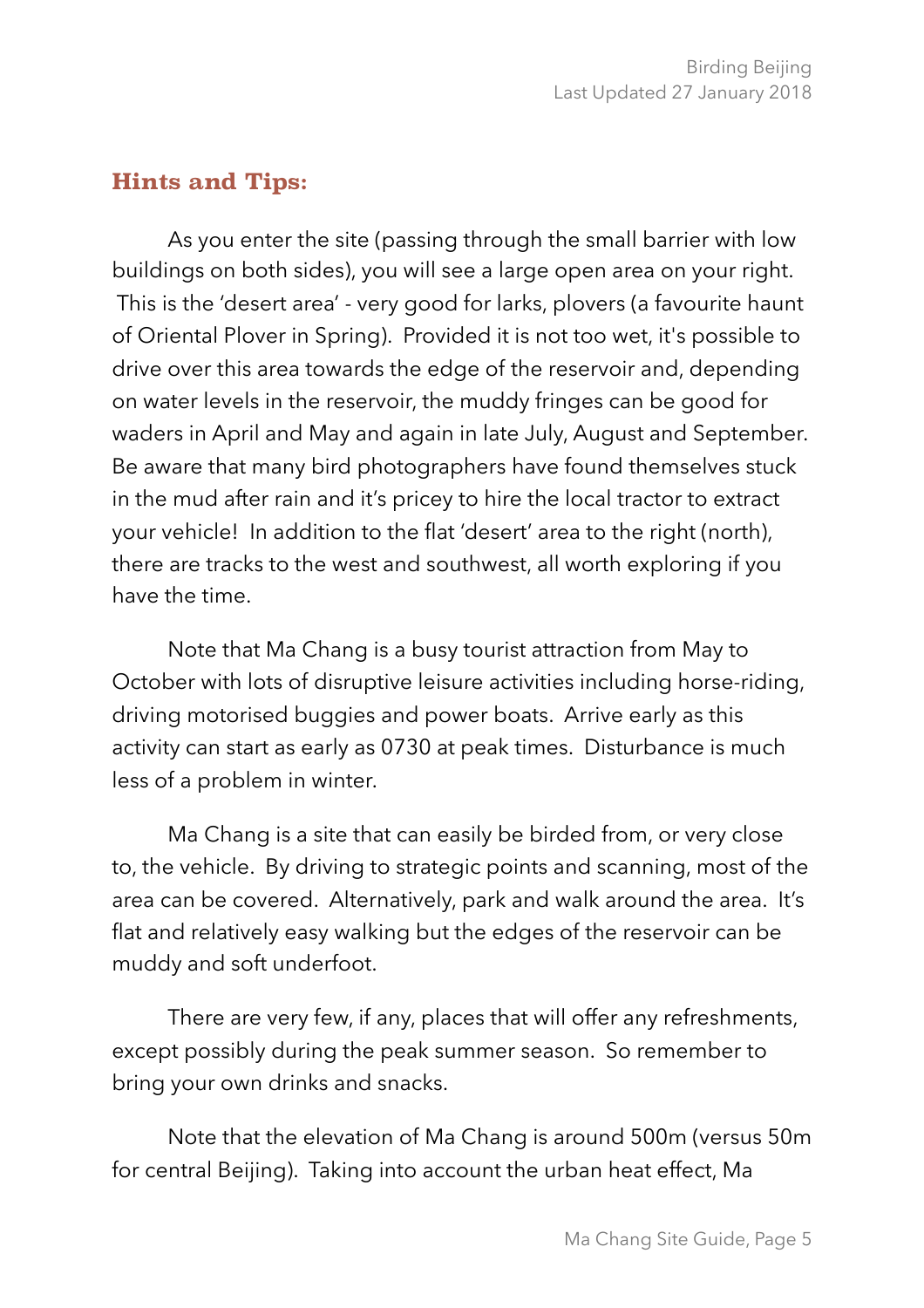Chang in the early mornings can be around 10 degrees Celsius cooler than central Beijing, often exacerbated by a brisk NW breeze. Ensure to take appropriate clothing.



*The 'desert area' of Ma Change at dawn. With mountains to the north and south, Ma Chang is a spectacular birding location.* 

## **Opening Times**

This site is open 24/7/365. There is no barrier in use and no entrance fee.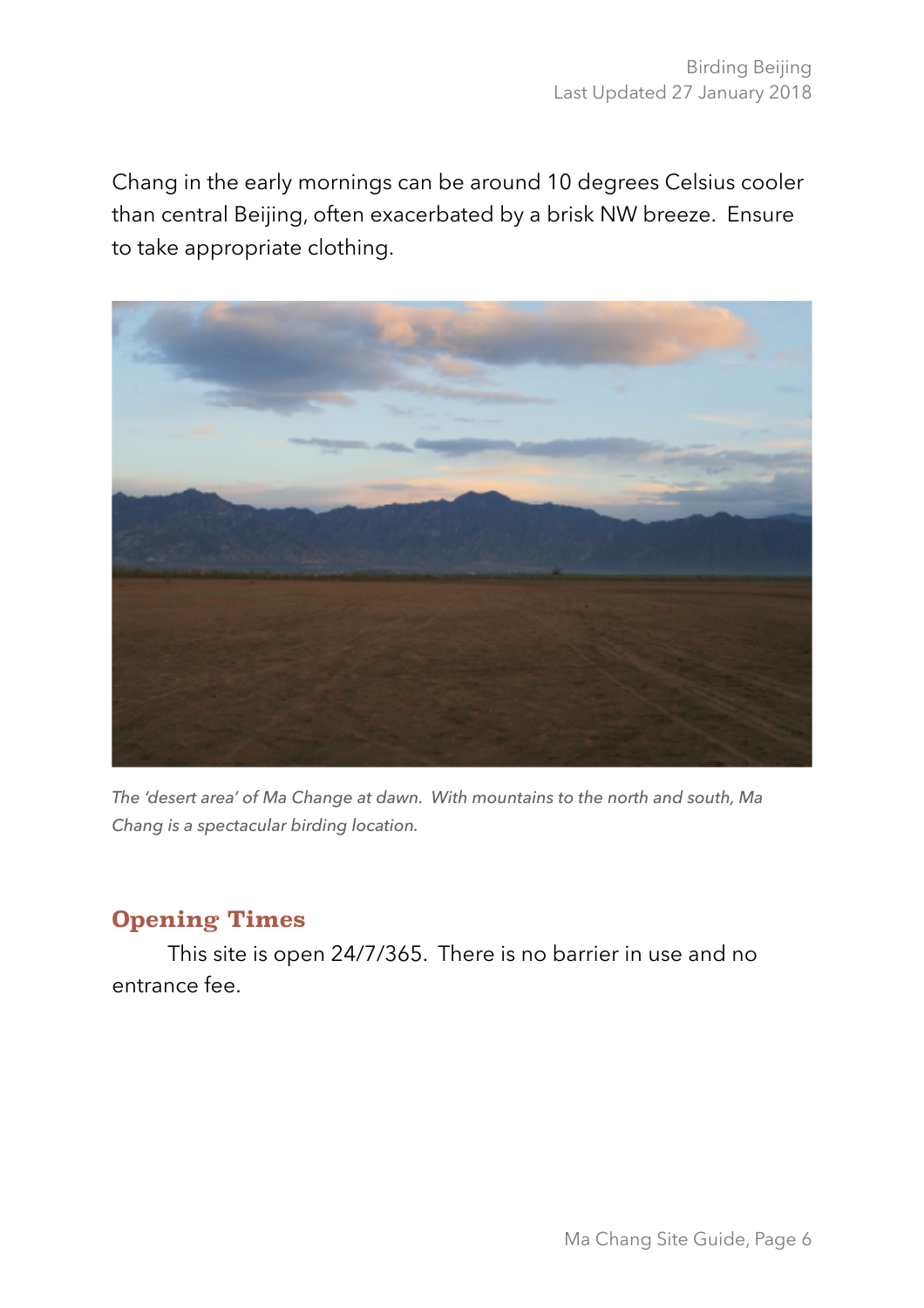## **Species possible at Ma Chang**

Status: R=Resident; P=Passage Migrant; S=Summer Visitor; W=Winter Visitor; V=Vagrant

| <b>Species</b>                        | <b>Status</b>  | <b>Comments</b>                                                                                                                                                                                            |
|---------------------------------------|----------------|------------------------------------------------------------------------------------------------------------------------------------------------------------------------------------------------------------|
| Daurian Partridge                     | $\mathbf R$    | Scarce resident but no<br>records since 2015. May<br>have been a casualty of the<br>rise in water levels from<br>2016.                                                                                     |
| Japanese Quail                        | P, W           | Relatively common on<br>passage and a few winter.<br>Possibly a breeder.                                                                                                                                   |
| <b>Common Pheasant</b>                | $\mathbf R$    | Common resident                                                                                                                                                                                            |
| Mute Swan                             | $\mathbf{P}$   | Rare passage migrant, most<br>likely in November and<br>March.                                                                                                                                             |
| <b>Whooper Swan</b>                   | P,W            | Regular winter visitor                                                                                                                                                                                     |
| Tundra Swan                           | P,W            | Scarce winter visitor                                                                                                                                                                                      |
| <b>Swan Goose</b>                     | W              | From late October to early<br>April                                                                                                                                                                        |
| <b>Bean Goose</b>                     | P,W            | Mostly a passage migrant<br>with the peaks in late<br>October/early November<br>and again in late March/<br>early April. Most are<br><b>TUNDRA BEAN GEESE</b><br>with some middendorfii<br>TAIGA mixed in. |
| <b>Greater White-fronted</b><br>Goose | $\mathbf{P}$   | Scarce passage migrant.                                                                                                                                                                                    |
| <b>Lesser White-fronted Goose</b>     | V              | Rare.                                                                                                                                                                                                      |
| <b>Ruddy Shelduck</b>                 | P, W           | Common winter and<br>passage migrant                                                                                                                                                                       |
| <b>Common Shelduck</b>                | $\overline{P}$ | Relatively common passage<br>migrant                                                                                                                                                                       |
| <b>Mandarin Duck</b>                  | S              | Breeds in small numbers                                                                                                                                                                                    |
| Gadwall                               | $\mathbf{P}$   |                                                                                                                                                                                                            |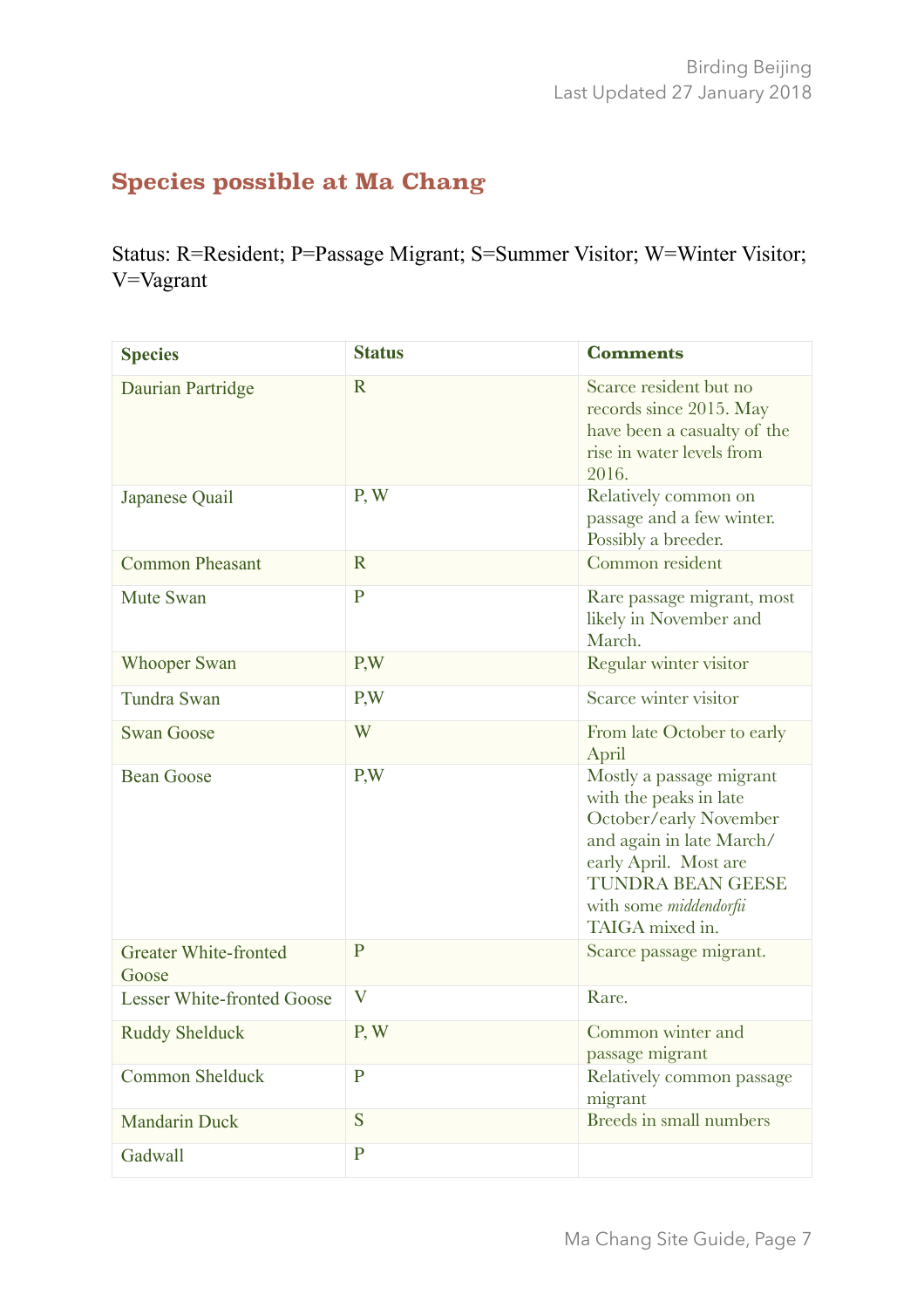| <b>Falcated Duck</b>            | $\mathbf P$  | Passage migrant from late<br>March to May and from<br>September to November.             |
|---------------------------------|--------------|------------------------------------------------------------------------------------------|
| Eurasian Wigeon                 | $\mathbf{P}$ |                                                                                          |
| Mallard                         | R, P         |                                                                                          |
| Spot-billed Duck                | P, S         |                                                                                          |
| Nothern Shoveler                | $\mathbf P$  |                                                                                          |
| <b>Nothern Pintail</b>          | $\mathbf{P}$ |                                                                                          |
| Garganey                        | $\mathbf{P}$ |                                                                                          |
| <b>Baikal Teal</b>              | $\mathbf{P}$ | Passage migrant from late<br>March to May and again<br>from mid-September to<br>November |
| <b>Eurasian Teal</b>            | $\mathbf P$  |                                                                                          |
| <b>Red-crested Pochard</b>      | $\mathbf{P}$ | Probably breeds in small<br>numbers.                                                     |
| <b>Common Pochard</b>           | $\mathbf P$  |                                                                                          |
| Ferruginous Pochard             | P, S         | Possibly now a breeder; 20+<br>seen in June and July                                     |
| <b>Baer's Pochard</b>           | $\mathbf{P}$ | Scarce but regular passage<br>migrant (late March/April<br>and again in October          |
| <b>Tufted Duck</b>              | $\mathbf{P}$ |                                                                                          |
| Common Goldeneye                | P, W         |                                                                                          |
| <b>Smew</b>                     | P, W         |                                                                                          |
| <b>Red-breasted Merganser</b>   | $\mathbf{P}$ |                                                                                          |
| <b>Common Merganser</b>         | P, W         |                                                                                          |
| Eurasian Wryneck                | $\mathbf P$  |                                                                                          |
| Grey-capped Woodpecker          | $\mathbf R$  |                                                                                          |
| <b>Great Spotted Woodpecker</b> | $\mathbf R$  |                                                                                          |
| Grey-headed Woodpecker          | $\mathbf R$  |                                                                                          |
| Common Hoopoe                   | P, S, W      |                                                                                          |
| Common Kingfisher               | S            |                                                                                          |
| <b>Black-capped Kingfisher</b>  | $\mathbf P$  | Scarce passage migrant                                                                   |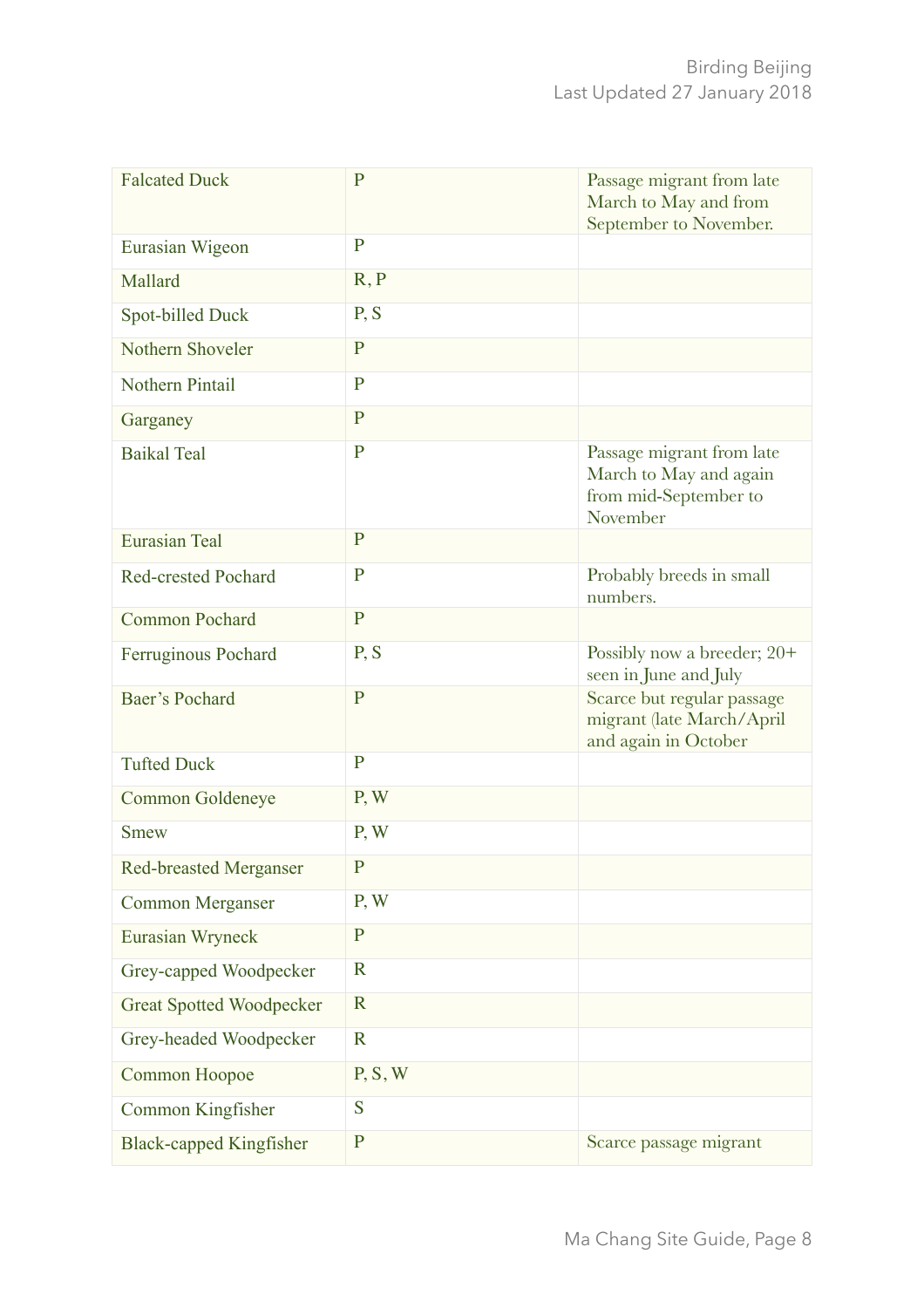| <b>Indian Cuckoo</b>          | S              | Commonly heard in Spring<br>(late April and May)                                                                                     |
|-------------------------------|----------------|--------------------------------------------------------------------------------------------------------------------------------------|
| Common Cuckoo                 | S              |                                                                                                                                      |
| Common Swift                  | $\mathbf{P}$   |                                                                                                                                      |
| Fork-tailed Swift             | $\mathbf{P}$   |                                                                                                                                      |
| Eurasian Eagle Owl            | W              |                                                                                                                                      |
| <b>Little Owl</b>             | P, R           |                                                                                                                                      |
| Long-eared Owl                | P, W           |                                                                                                                                      |
| Short-eared Owl               | $\mathbf{P}$   |                                                                                                                                      |
| <b>Oriental Turtle Dove</b>   | $\mathbf{P}$   |                                                                                                                                      |
| <b>Spotted Dove</b>           | $\mathbf R$    |                                                                                                                                      |
| <b>Eurasian Collared Dove</b> | $\mathbf R$    |                                                                                                                                      |
| <b>Great Bustard</b>          | P, W           | Passage migrant and winter<br>visitor (late October and<br>November and March and<br>early April the best times)                     |
| White-naped Crane             | P              | Passage migrant and<br>occasional winter visitor                                                                                     |
| <b>Common Crane</b>           | P, W           | Common winter visitor from<br>mid-October to April.                                                                                  |
| <b>Hooded Crane</b>           | $\mathbf{P}$   | Scarce winter visitor/<br>passage migrant.                                                                                           |
| <b>Baillon's Crake</b>        | $\mathbf{P}$   | Passage migrant in late May<br>and early June                                                                                        |
| <b>Ruddy-breasted Crake</b>   | P, S           | Passage migrant and<br>probable breeder from mid-<br>May.                                                                            |
| <b>Common Moorhen</b>         | S              |                                                                                                                                      |
| <b>Common Coot</b>            | S, P           |                                                                                                                                      |
| <b>Common Snipe</b>           | $\overline{P}$ |                                                                                                                                      |
| Pin-tailed Snipe              | $\mathbf{P}$   | Probable passage migrant<br>but distinguishing from<br>Swinhoe's possible only if<br>number and shape of tail<br>feathers seen well. |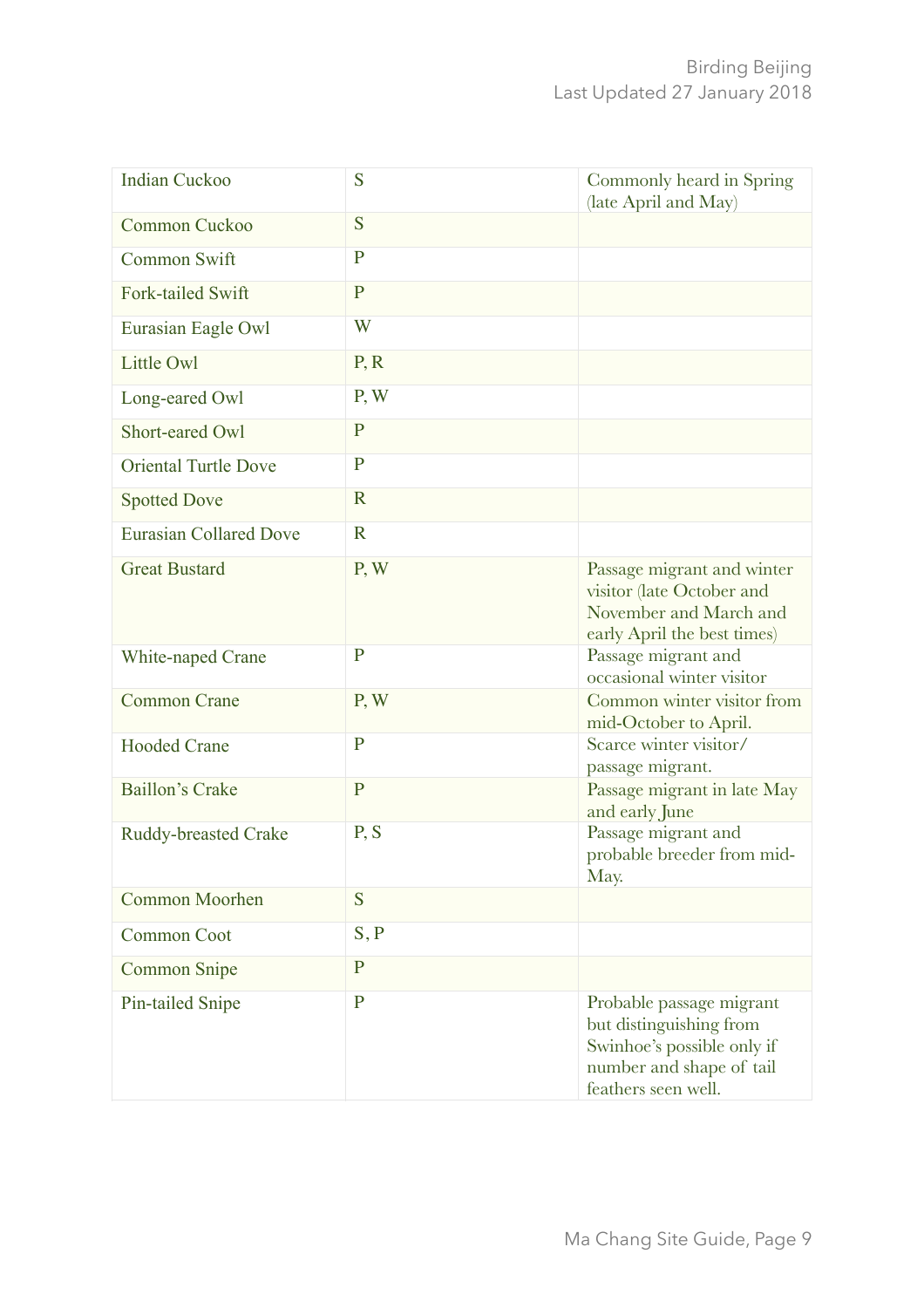| <b>Swinhoe's Snipe</b>      | $\mathbf{P}$   | Probable passage migrant<br>but distinguishing from Pin-<br>tailed possible only if<br>number and shape of tail<br>feathers seen well. |
|-----------------------------|----------------|----------------------------------------------------------------------------------------------------------------------------------------|
| <b>Black-tailed Godwit</b>  | P              |                                                                                                                                        |
| Whimbrel                    | $\mathbf{P}$   |                                                                                                                                        |
| <b>Eurasian Curlew</b>      | $\mathbf{P}$   |                                                                                                                                        |
| <b>Little Curlew</b>        | $\mathbf{P}$   | Rare passage migrant                                                                                                                   |
| <b>Spotted Redshank</b>     | $\mathbf{P}$   |                                                                                                                                        |
| <b>Common Redshank</b>      | $\mathbf{P}$   |                                                                                                                                        |
| Marsh Sandpiper             | $\mathbf{P}$   |                                                                                                                                        |
| <b>Common Greenshank</b>    | $\mathbf{P}$   |                                                                                                                                        |
| <b>Green Sandpiper</b>      | $\mathbf{P}$   |                                                                                                                                        |
| <b>Wood Sandpiper</b>       | $\mathbf{P}$   |                                                                                                                                        |
| Common Sandpiper            | $\mathbf{P}$   |                                                                                                                                        |
| <b>Terek Sandpiper</b>      | $\mathbf{P}$   | Rare passage migrant                                                                                                                   |
| <b>Red-necked Stint</b>     | $\mathbf{P}$   |                                                                                                                                        |
| Temminck's Stint            | $\overline{P}$ |                                                                                                                                        |
| <b>Curlew Sandpiper</b>     | $\mathbf{P}$   |                                                                                                                                        |
| Ruff                        | $\mathbf{P}$   | Rare passage migrant                                                                                                                   |
| Pheasant-tailed Jacana      | V              | Vagrant with just one record                                                                                                           |
| <b>Black-winged Stilt</b>   | $\mathbf P$    |                                                                                                                                        |
| <b>Pied Avocet</b>          | $\mathbf{P}$   |                                                                                                                                        |
| Pacific Golden Plover       | $\mathbf{P}$   |                                                                                                                                        |
| <b>Grey Plover</b>          | $\mathbf{P}$   |                                                                                                                                        |
| <b>Little Ringed Plover</b> | P, S           |                                                                                                                                        |
| <b>Kentish Plover</b>       | $\mathbf{P}$   |                                                                                                                                        |
| <b>Greater Sand Plover</b>  | $\mathbf{P}$   | Scarce passage migrant,<br>usually in late March or<br>early April                                                                     |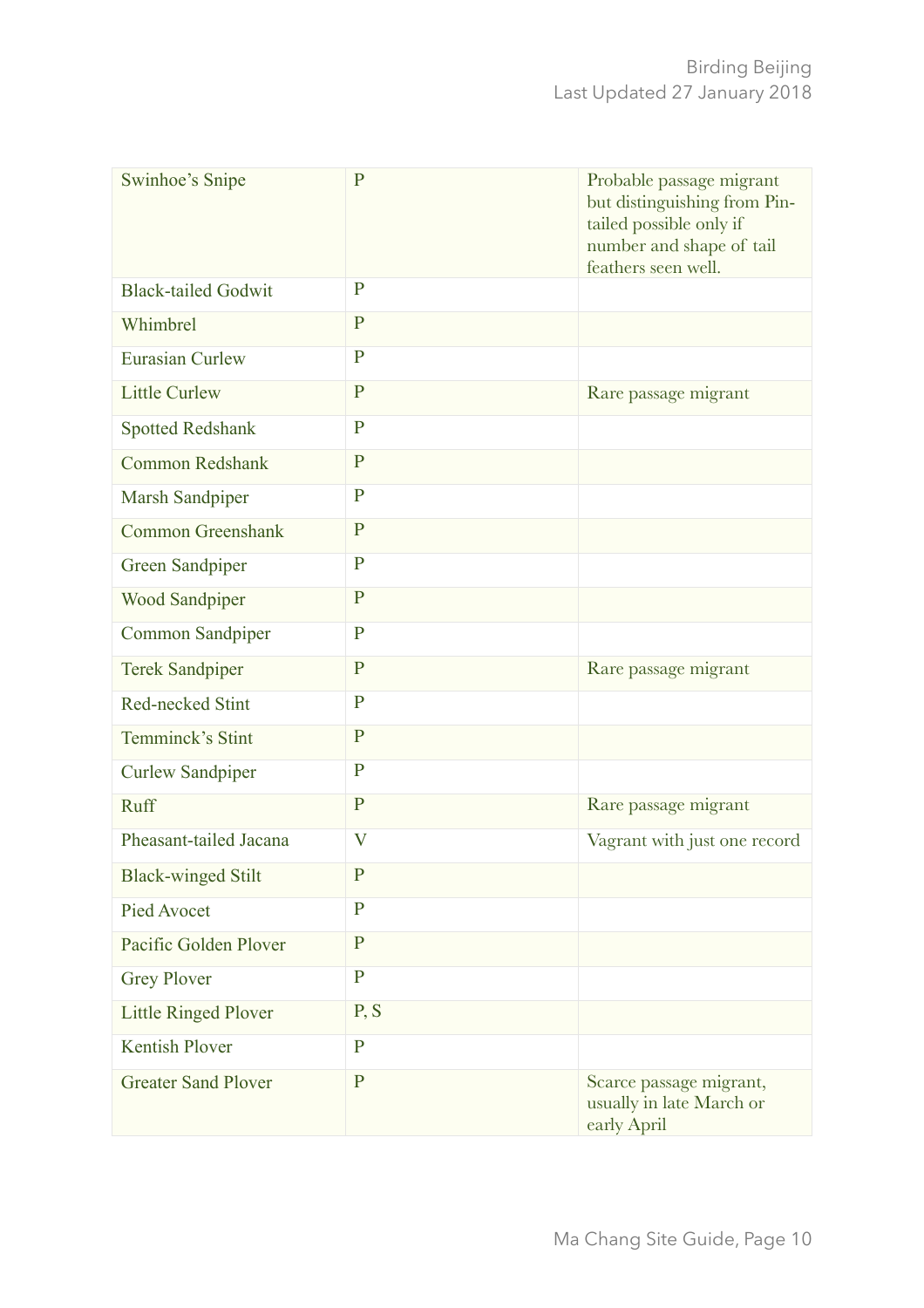| <b>Oriental Plover</b>        | $\mathbf{P}$            | Regular passage migrant<br>from late March with the<br>peak in early to mid-April,<br>most often at Ma Chang. |
|-------------------------------|-------------------------|---------------------------------------------------------------------------------------------------------------|
| Northern Lapwing              | P, S                    |                                                                                                               |
| Grey-headed Lapwing           | $\mathbf{P}$            |                                                                                                               |
| <b>Oriental Pratincole</b>    | $\mathbf P$             |                                                                                                               |
| Mew Gull                      | $\mathbf P$             |                                                                                                               |
| <b>Glaucous Gull</b>          | $\bf V$                 | Rare vagrant. Only one<br>record (in November)                                                                |
| Heuglin's Gull                | $\overline{\mathsf{V}}$ |                                                                                                               |
| Mongolian Gull                | $\mathbf P$             |                                                                                                               |
| Pallas's Gull                 | $\mathbf{P}$            | Scarce passage migrant                                                                                        |
| <b>Brown-headed Gull</b>      | $\mathbf V$             | Scarce passage migrant                                                                                        |
| Common Black-headed Gull      | $\mathbf{P}$            |                                                                                                               |
| <b>Relict Gull</b>            | $\mathbf P$             | Scarce in late March and<br>early April; rare in autumn                                                       |
| <b>Little Gull</b>            | $\mathbf V$             |                                                                                                               |
| Gull-billed Tern              | $\overline{P}$          |                                                                                                               |
| Caspian Tern                  | $\mathbf P$             |                                                                                                               |
| Common Tern                   | S                       |                                                                                                               |
| <b>Little Tern</b>            | S                       |                                                                                                               |
| <b>Whiskered Tern</b>         | $\mathbf P$             |                                                                                                               |
| White-winged Tern             | P                       |                                                                                                               |
| Osprey                        | $\mathbf P$             |                                                                                                               |
| Oriental Honey-buzzard        | $\mathbf{P}$            |                                                                                                               |
| <b>Black-eared Kite</b>       | ${\bf P}$               |                                                                                                               |
| White-tailed Sea Eagle        | W                       |                                                                                                               |
| <b>Short-toed Snake Eagle</b> | $\mathbf P$             | April and May and again in<br>September and October                                                           |
| <b>Eastern Marsh Harrier</b>  | S                       | Breeder and present from<br>late March to mid-October                                                         |
| Northern Harrier              | P, W                    |                                                                                                               |
| Pied Harrier                  | $\mathbf{P}$            |                                                                                                               |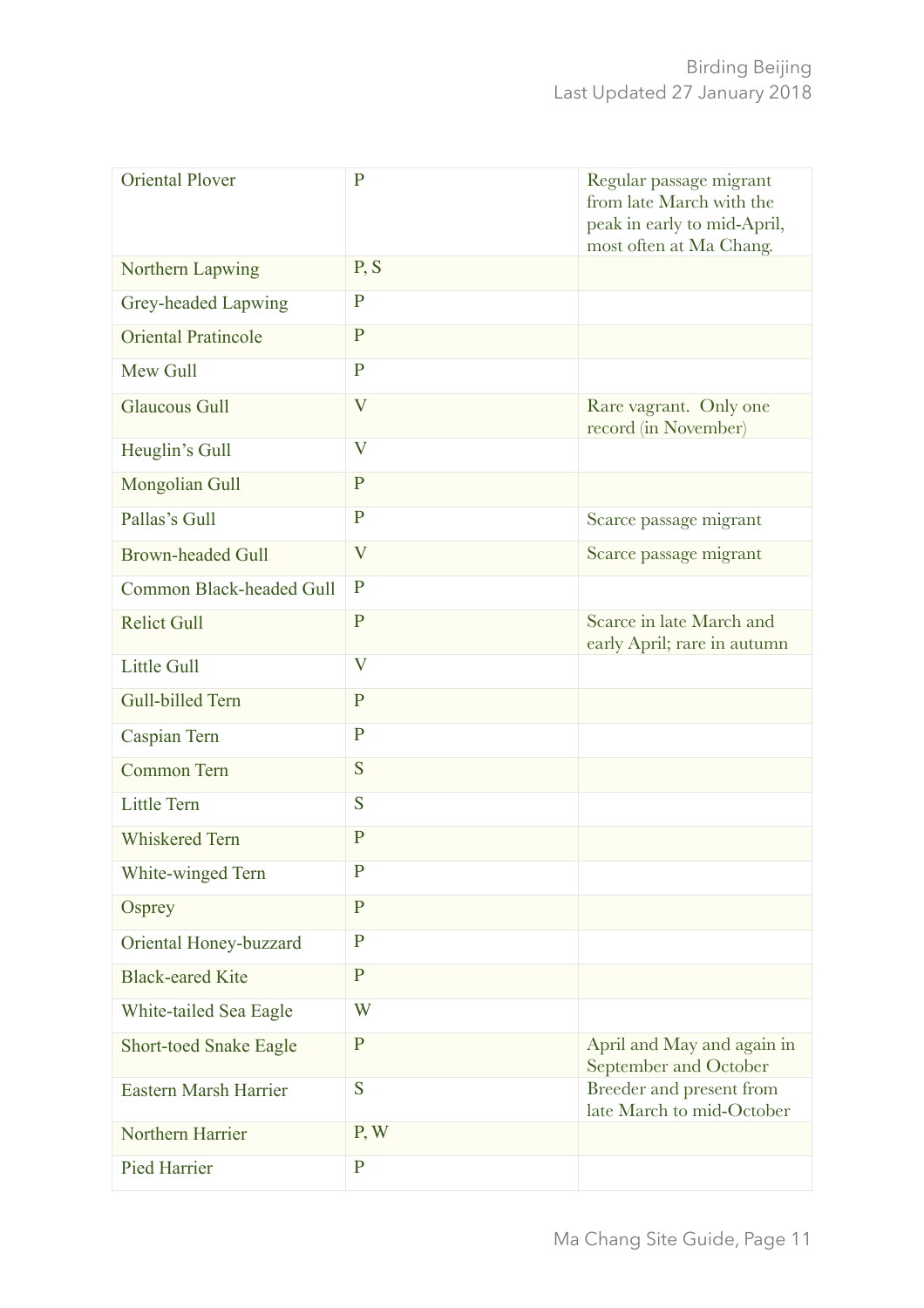| Japanese Sparrowhawk          | $\mathbf{P}$              |                                                                        |
|-------------------------------|---------------------------|------------------------------------------------------------------------|
| Eurasian Sparrowhawk          | $\mathbf P$               |                                                                        |
| Northern Goshawk              | $\mathbf P$               |                                                                        |
| <b>Common Buzzard</b>         | $\mathbf P$               |                                                                        |
| <b>Upland Buzzard</b>         | P, W                      | Regular in winter                                                      |
| Rough-legged Buzzard          | W                         | Scarce in winter                                                       |
| <b>Greater Spotted Eagle</b>  | $\mathbf P$               | Regular in April and May<br>and again in late September<br>and October |
| <b>Steppe Eagle</b>           | $\mathbf{P}$              | Scarce on passage                                                      |
| <b>Eastern Imperial Eagle</b> | $\mathbf P$               | Scarce on passage                                                      |
| Golden Eagle                  | $\mathbf R$               | Breeds in the mountains but<br>rarely encountered at<br>Yeyahu         |
| Pallas's Fish Eagle           | $\overline{\mathbf{V}}$   | Very rare vagrant (just one<br>record in June)                         |
| <b>Booted Eagle</b>           | $\boldsymbol{\mathrm{V}}$ |                                                                        |
| <b>Lesser Kestrel</b>         | $\mathbf P$               | Passage migrant, often in the<br>company of Amur Falcons.              |
| <b>Common Kestrel</b>         | $\mathbf R$               |                                                                        |
| <b>Amur Falcon</b>            | P, S                      | Passage migrant and<br>breeder.                                        |
| Merlin                        | P, W                      |                                                                        |
| <b>Eurasian Hobby</b>         | P, S                      |                                                                        |
| <b>Saker Falcon</b>           | P, W                      |                                                                        |
| Peregrine Falcon              | $\mathbf P$               |                                                                        |
| Little Grebe                  | S                         |                                                                        |
| <b>Great Crested Grebe</b>    | S                         |                                                                        |
| <b>Horned Grebe</b>           | $\mathbf{P}$              |                                                                        |
| <b>Black-necked Grebe</b>     | $\mathbf P$               |                                                                        |
| <b>Great Cormorant</b>        | $\mathbf P$               |                                                                        |
| <b>Little Egret</b>           | P, S                      |                                                                        |
| Grey Heron                    | P, S                      |                                                                        |
| <b>Purple Heron</b>           | P, S                      |                                                                        |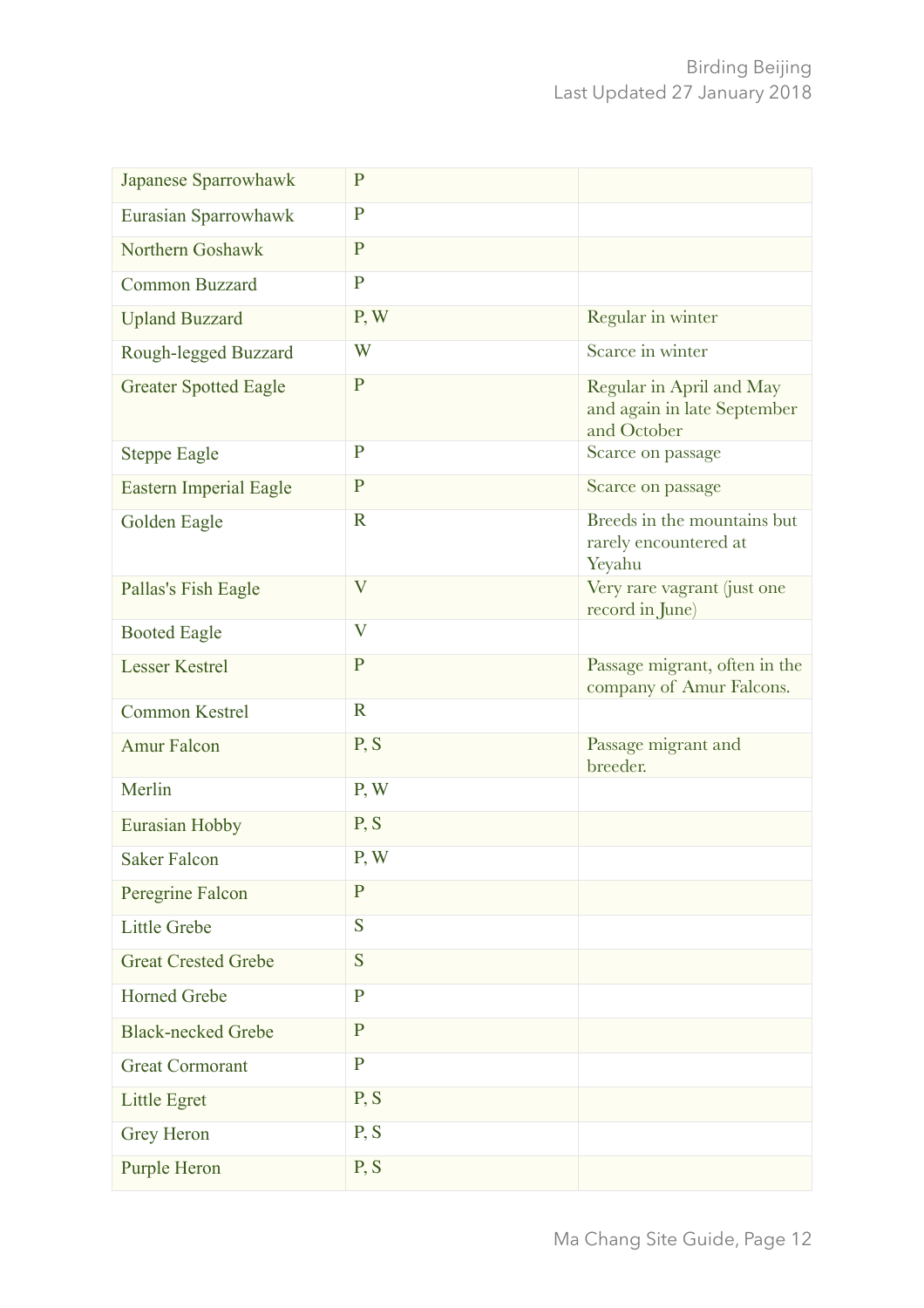| <b>Great Egret</b>               | $\mathbf P$  |                                             |
|----------------------------------|--------------|---------------------------------------------|
| <b>Cattle Egret</b>              | $\mathbf P$  |                                             |
| <b>Chinese Pond Heron</b>        | P, S         |                                             |
| <b>Striated Heron</b>            | ${\bf P}$    |                                             |
| <b>Black-crowned Night Heron</b> | P, S         |                                             |
| <b>Yellow Bittern</b>            | P, S         |                                             |
| Von Schrenck's Bittern           | P, S         |                                             |
| <b>Black Bittern</b>             | V            | Rare vagrant. Just one<br>record (November) |
| <b>Great Bittern</b>             | $\mathbf{P}$ |                                             |
| Eurasian Spoonbill               | ${\bf P}$    |                                             |
| <b>Great White Pelican</b>       | V            |                                             |
| <b>Dalmatian Pelican</b>         | V            |                                             |
| <b>Black Stork</b>               | $\mathbf P$  |                                             |
| <b>Oriental Stork</b>            | $\mathbf{P}$ | Rare passage migrant                        |
| <b>Tiger Shrike</b>              | $\mathbf{P}$ | Rare passage migrant                        |
| <b>Bull-headed Shrike</b>        | $\mathbf P$  |                                             |
| <b>Brown Shrike</b>              | $\mathbf P$  |                                             |
| <b>Chinese Grey Shrike</b>       | P, W         | Has bred.                                   |
| Red-billed Blue Magpie           | $\mathbf R$  |                                             |
| <b>Azure-winged Magpie</b>       | $\mathbf R$  |                                             |
| <b>Common Magpie</b>             | $\mathbf R$  |                                             |
| Daurian Jackdaw                  | $\mathbf{P}$ |                                             |
| Rook                             | $\mathbf{P}$ |                                             |
| <b>Carrion Crow</b>              | P, R         |                                             |
| Large-billed Crow                | P, R         |                                             |
| <b>Black-naped Oriole</b>        | $\mathbf P$  |                                             |
| <b>Black Drongo</b>              | $\mathbf P$  |                                             |
| <b>Bohemian Waxwing</b>          | $\mathbf{P}$ |                                             |
| Japanese Waxwing                 | $\mathbf P$  |                                             |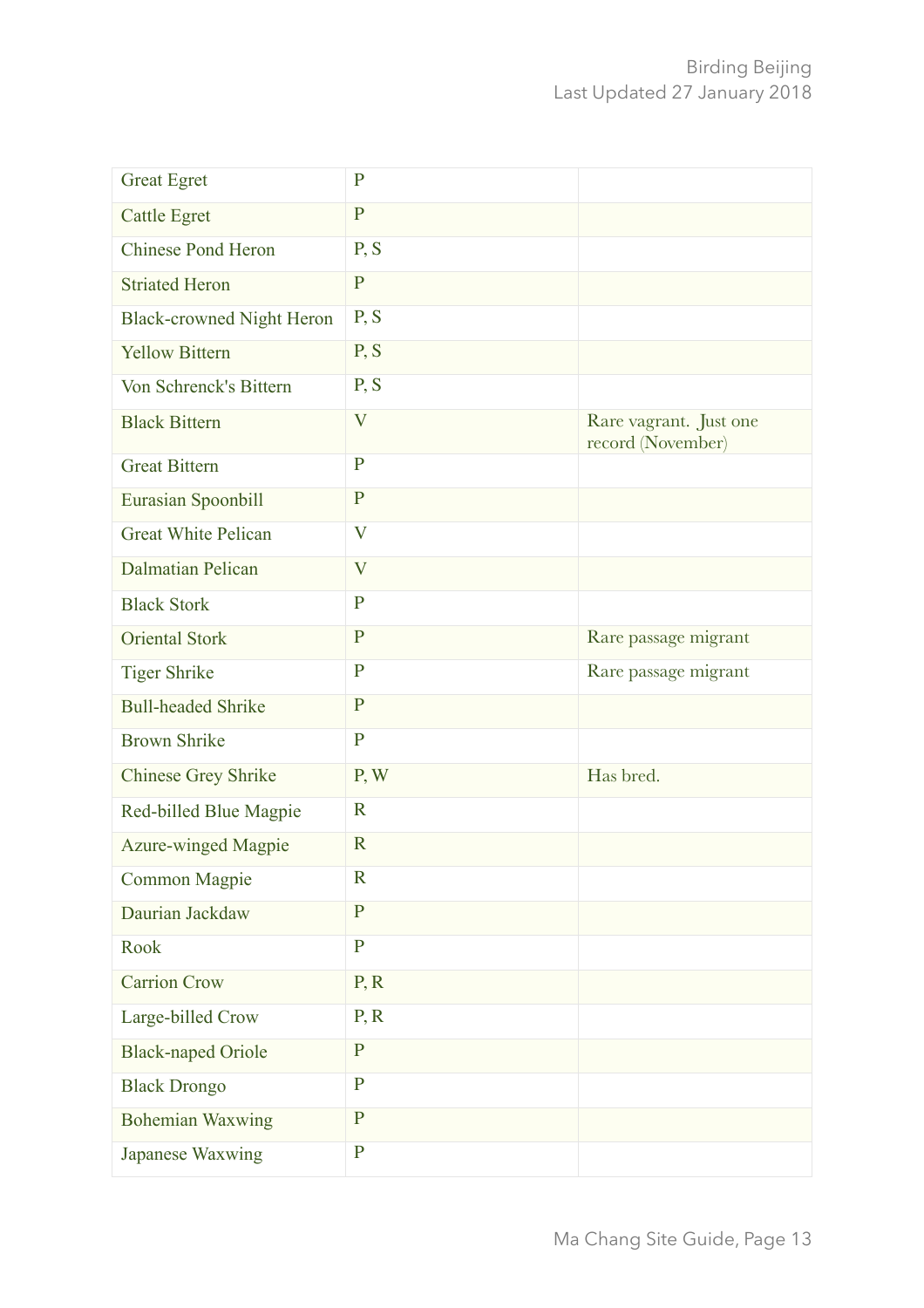| <b>Red-throated Thrush</b>    | $\mathbf P$             |                      |
|-------------------------------|-------------------------|----------------------|
| <b>Black-throated Thrush</b>  | $\mathbf P$             |                      |
| Naumann's Thrush              | $\mathbf P$             |                      |
| Dusky Thrush                  | $\mathbf{P}$            |                      |
| Grey-streaked Flycatcher      | $\mathbf P$             |                      |
| Dark-sided Flycatcher         | $\mathbf{P}$            |                      |
| Asian Brown Flycatcher        | $\mathbf{P}$            |                      |
| Yellow-rumped Flycatcher      | $\mathbf{P}$            |                      |
| Taiga Flycatcher              | $\mathbf P$             |                      |
| Siberian Rubythroat           | $\mathbf{P}$            |                      |
| <b>Bluethroat</b>             | $\mathbf P$             |                      |
| <b>Red-flanked Bluetail</b>   | $\mathbf{P}$            |                      |
| Daurian Redstart              | $\mathbf P$             |                      |
| <b>Common Stonechat</b>       | $\mathbf{P}$            |                      |
| <b>Desert Wheatear</b>        | $\overline{\mathbf{V}}$ |                      |
| <b>Red-billed Starling</b>    | $\mathbf{P}$            |                      |
| <b>Purple-backed Starling</b> | $\mathbf{P}$            |                      |
| <b>Common Starling</b>        | P, W                    |                      |
| White-cheeked Starling        | $\mathbf R$             |                      |
| <b>Crested Myna</b>           | $\mathbf{P}$            |                      |
| Winter Wren                   | P, W                    |                      |
| <b>Chinese Penduline Tit</b>  | P, S, W                 | <b>Breeds</b>        |
| Marsh Tit                     | $\mathbf R$             |                      |
| Yellow-bellied Tit            | $\mathbf P$             |                      |
| <b>Great Tit</b>              | $\mathbf R$             |                      |
| Silver-throated Tit           | $\mathbf R$             |                      |
| <b>Sand Martin</b>            | P                       |                      |
| Eurasian Crag Martin          | $\mathbf{P}$            | Rare passage migrant |
| <b>Barn Swallow</b>           | ${\bf P}$               |                      |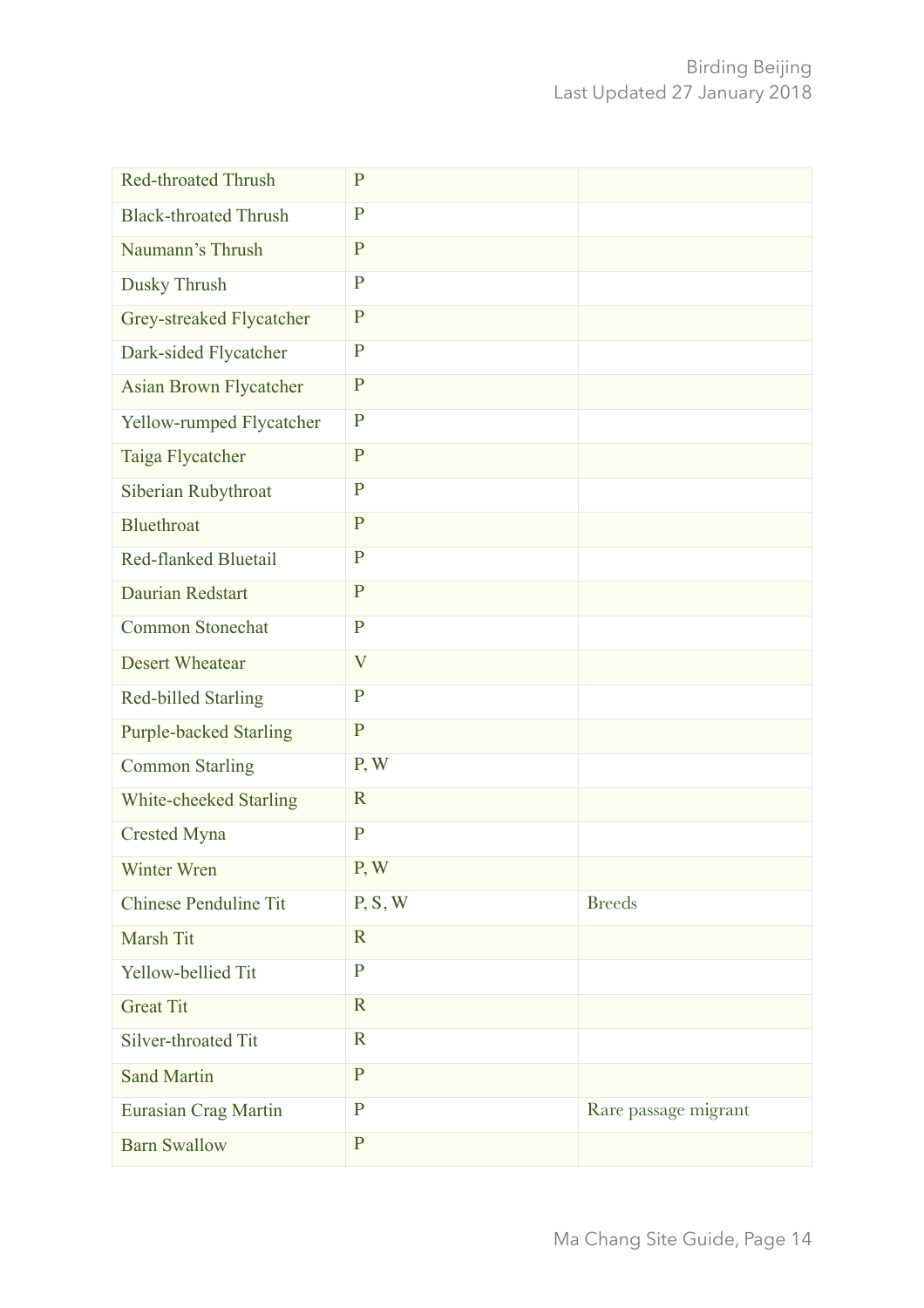| <b>Red-rumped Swallow</b>         | $\mathbf P$  |                                                                         |
|-----------------------------------|--------------|-------------------------------------------------------------------------|
| <b>Light-vented Bulbul</b>        | $\mathbf R$  |                                                                         |
| <b>Zitting Cisticola</b>          | P, S         |                                                                         |
| <b>Chinese Hill Babbler</b>       | $\mathbf R$  |                                                                         |
| Chestnut-flanked White-eye        | $\mathbf{P}$ |                                                                         |
| David's Bush Warbler              | $\mathbf P$  | Late May/early June best<br>time                                        |
| <b>Lanceolated Warbler</b>        | $\mathbf{P}$ |                                                                         |
| Pallas's Grasshopper<br>Warbler   | $\mathbf{P}$ | Late May/early June and<br>late August/early September                  |
| Marsh Grassbird                   | $\mathbf V$  | A few records in late May<br>and October                                |
| <b>Black-browed Reed Warbler</b>  | P, S         |                                                                         |
| <b>Blunt-winged Warbler</b>       | P, S         | May breed in small numbers                                              |
| <b>Oriental Reed Warbler</b>      | S            | Common breeder                                                          |
| Thick-billed Warbler              | $\mathbf{P}$ |                                                                         |
| Dusky Warbler                     | $\mathbf P$  |                                                                         |
| Radde's Warbler                   | $\mathbf{P}$ |                                                                         |
| Pallas's Leaf Warbler             | P, W         |                                                                         |
| Yellow-browed Warbler             | $\mathbf{P}$ |                                                                         |
| <b>Arctic Warbler</b>             | $\mathbf P$  |                                                                         |
| <b>Two-barred Warbler</b>         | $\mathbf{P}$ |                                                                         |
| <b>Eastern Crowned Warbler</b>    | $\mathbf{P}$ |                                                                         |
| Plain Laughingthrush              | W            | Breeds in mountains and<br>sometimes seen at Yeyahu in<br>winter        |
| <b>Bearded Reedling</b>           | $\mathbf R$  | Breeds in small numbers<br>since 2016 with some<br>remaining in winter. |
| <b>Vinous-throated Parrotbill</b> | $\mathbf R$  |                                                                         |
| Mongolian Lark                    | P, W         | Scarce winter visitor                                                   |
| <b>Great Short-toed Lark</b>      | $\mathbf{P}$ |                                                                         |
| <b>Asian Short-toed Lark</b>      | P, S, W      |                                                                         |
| <b>Crested Lark</b>               | $\mathbf P$  |                                                                         |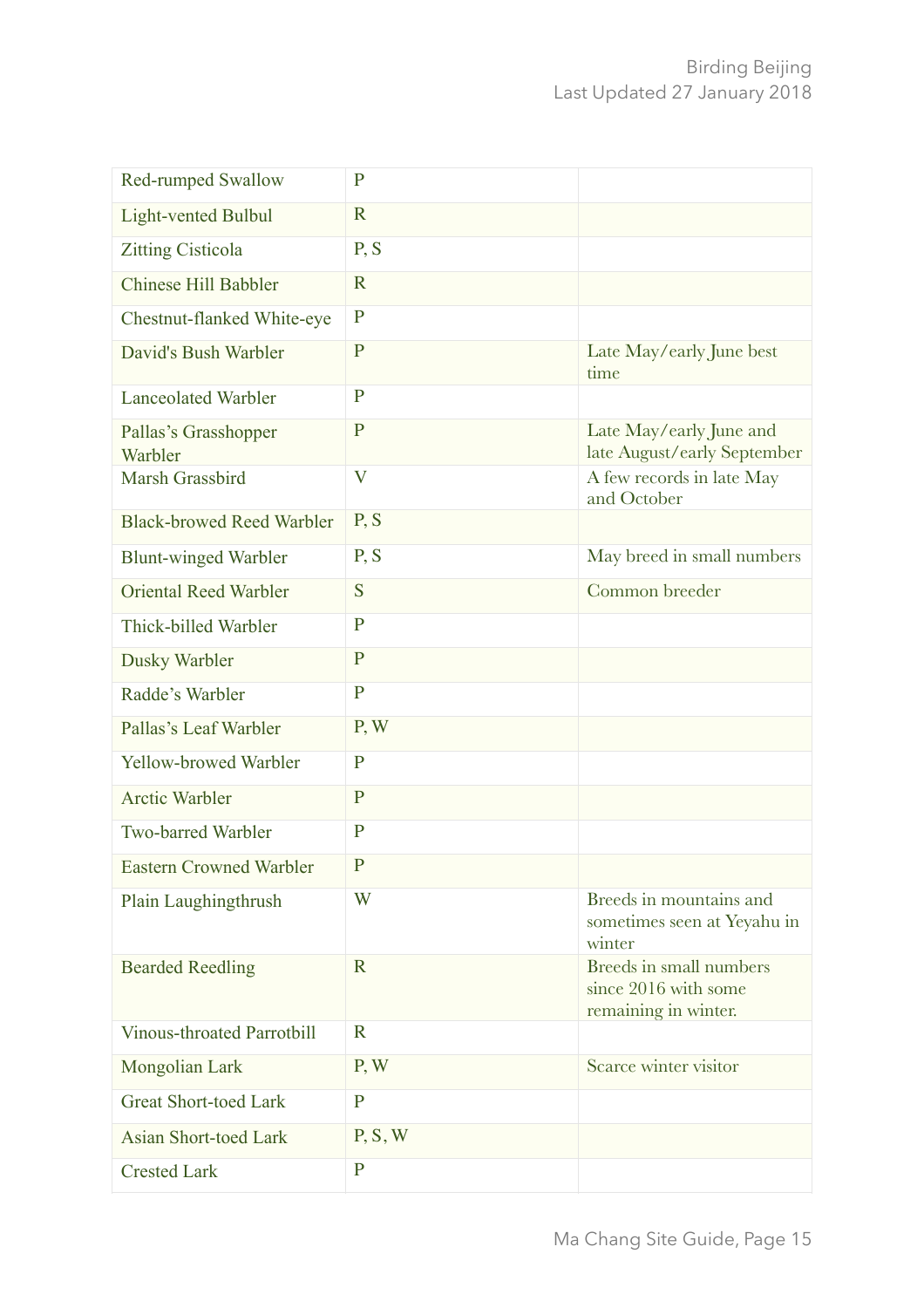| Eurasian Skylark              | P, W         |                                                                                                                                                                                            |
|-------------------------------|--------------|--------------------------------------------------------------------------------------------------------------------------------------------------------------------------------------------|
| <b>Horned Lark</b>            | P, W         | Scarce winter visitor                                                                                                                                                                      |
| <b>Eurasian Tree Sparrow</b>  | $\mathbf R$  |                                                                                                                                                                                            |
| White Wagtail                 | P, S         | Ssp leucopsis breeds, other ssp<br>are passage migrants<br>including (in order of<br>abundance) ocularis,<br>baicalensis, personata, alba and<br>lugens. The latter three ssp<br>all rare. |
| Citrine Wagtail               | $\mathbf{P}$ |                                                                                                                                                                                            |
| Eastern Yellow Wagtail        | $\mathbf{P}$ |                                                                                                                                                                                            |
| Grey Wagtail                  | $\mathbf{P}$ |                                                                                                                                                                                            |
| <b>Richard's Pipit</b>        | P, S         |                                                                                                                                                                                            |
| <b>Blyth's Pipit</b>          | $\mathbf P$  | Regular in small numbers in<br>spring (late April and first<br>half of May) and autumn<br>(September)                                                                                      |
| Olive-backed Pipit            | $\mathbf{P}$ |                                                                                                                                                                                            |
| <b>Red-throated Pipit</b>     | $\mathbf P$  |                                                                                                                                                                                            |
| <b>Water Pipit</b>            | P, W         |                                                                                                                                                                                            |
| <b>Buff-bellied Pipit</b>     | $\mathbf P$  |                                                                                                                                                                                            |
| Siberian Accentor             | P, W         | Regular in small numbers in<br>winter                                                                                                                                                      |
| <b>Brambling</b>              | P, W         |                                                                                                                                                                                            |
| Grey-capped Greenfinch        | $\mathbf R$  |                                                                                                                                                                                            |
| Long-tailed Rosefinch         | P, W         | <b>Scarce</b>                                                                                                                                                                              |
| Common Rosefinch              | $\mathbf{P}$ |                                                                                                                                                                                            |
| Hawfinch                      | P, W         |                                                                                                                                                                                            |
| <b>Yellow-billed Grosbeak</b> | $\mathbf{P}$ |                                                                                                                                                                                            |
| <b>Pine Bunting</b>           | P, W         |                                                                                                                                                                                            |
| Godlewski's Bunting           | P, W         |                                                                                                                                                                                            |
| <b>Meadow Bunting</b>         | P, W         | Breeds in the mountains<br>around Yeyahu, most often<br>encountered in late autumn,<br>winter and early spring                                                                             |